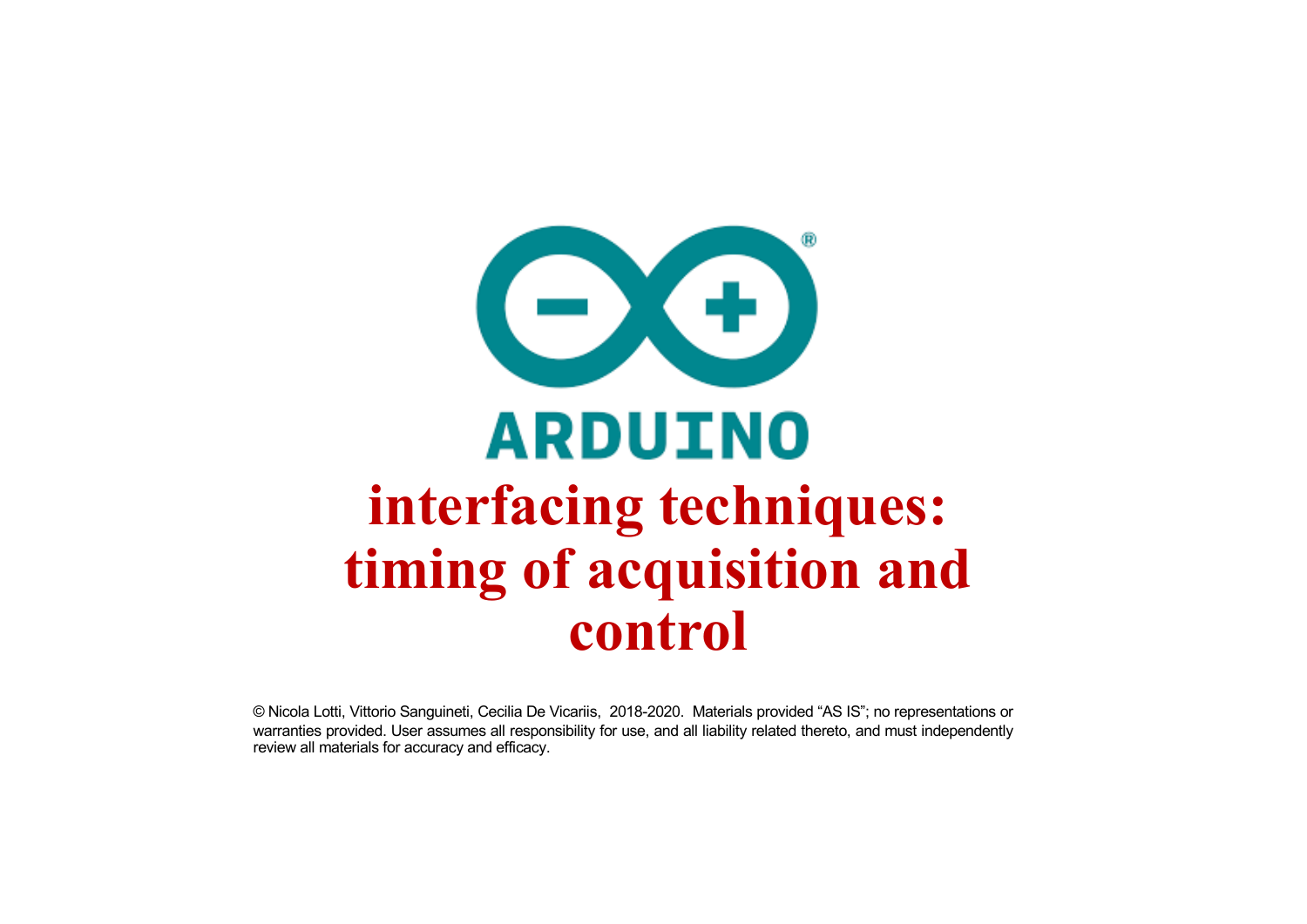## Timed acquisition/actuation

- In many situations, need to acquire data and/or to control a device at a specified rate
- Simplest way to control rate is to use the delay() command within the loop() function:

```
Time = 1000; // Sampling period is 1000 ms ie 1 s
void setup(){}
void loop() {
  GetDataAndDoSomething(); // Acquire some Data and do something with it
  delay(Time); // wait some time
}
void GetDataAndDoSomething(){...}
```
- However, data acquisition and processing take time, so that the actual time period is slightly greater… (may even vary as computation time may not be constant)
- Not a big deal if the sampling period is much greater than the acquisition+processing time…
- **But what if you need to sample data real fast?**  Example: EMG signal needs a sampling rate of 2 kHz (period 0.5 ms)